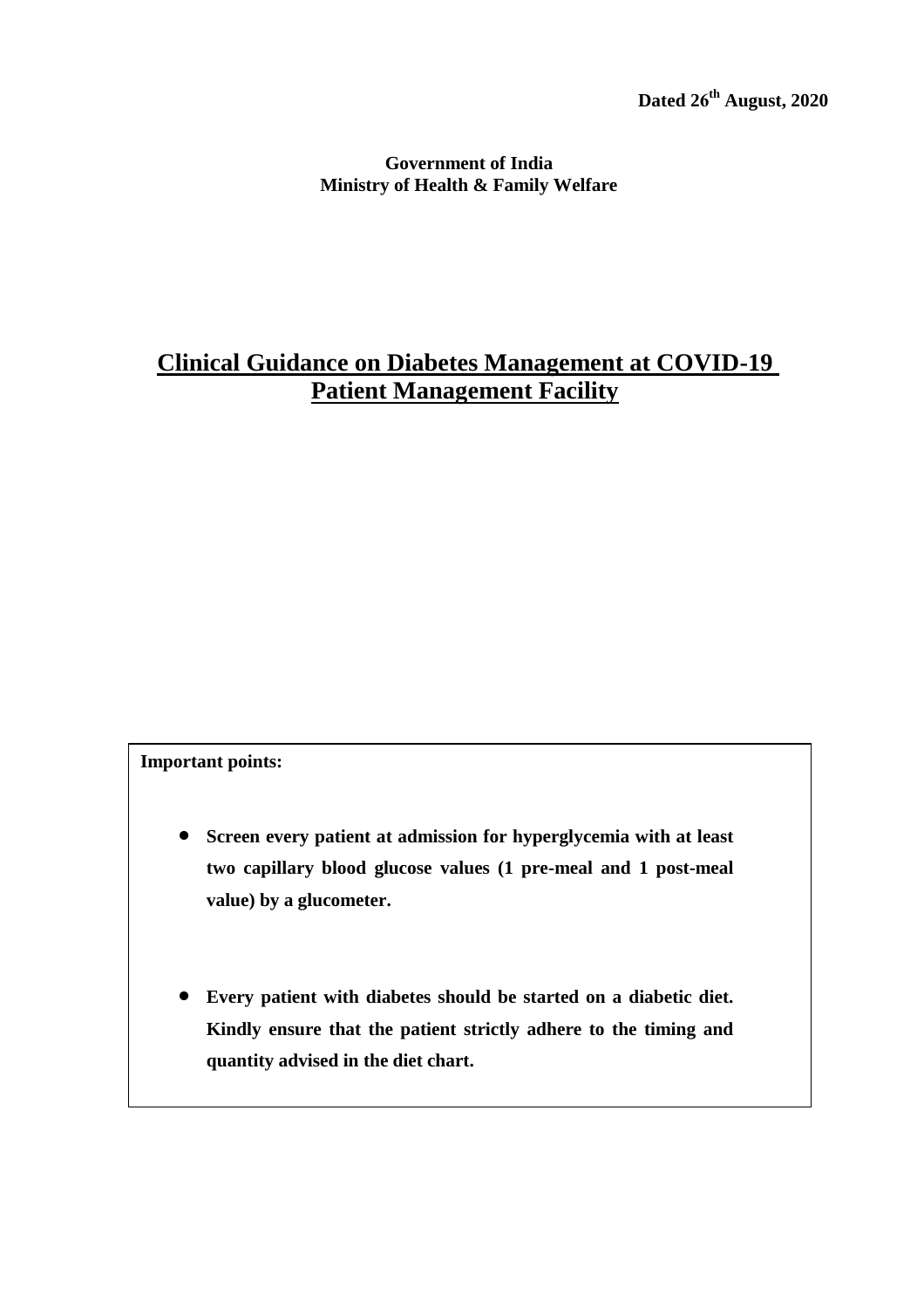# **Section 1: Screening of hyperglycemia in every patient hospitalized with COVID-19 (at admission and on starting steroids# )**

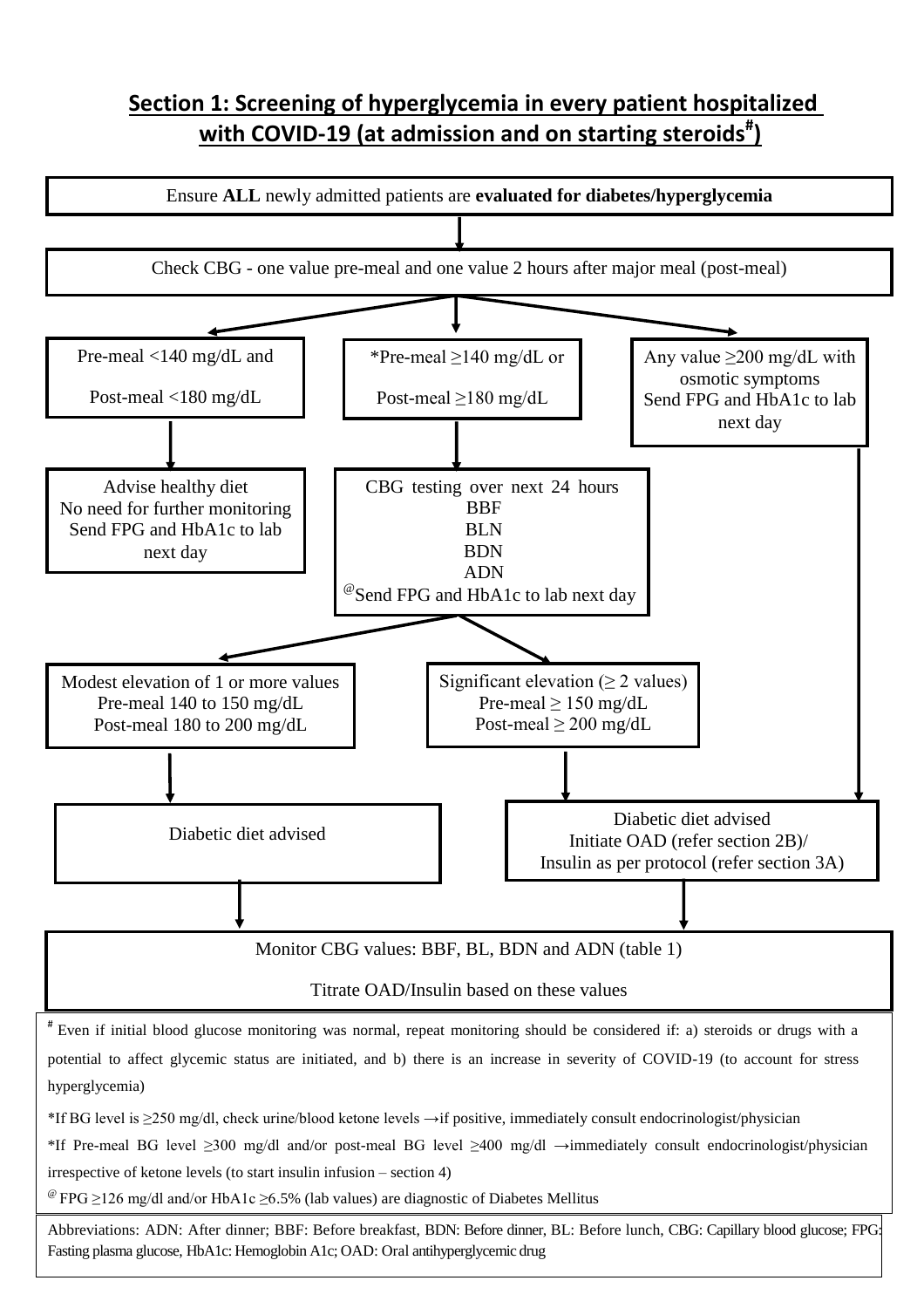# **Section 2: Oral antihyperglycemic drugs (OAD)**

# **2A: Treatment of patients with known diabetes who are on OAD at admission**

- A. To continue existing OAD if all of the below mentioned criteria are fulfilled:
	- i. BG levels are controlled (Pre-meal <140 mg/dl and post-meal <180 mg/dl)
	- ii. Patient is conscious, oriented and has good oral acceptance
	- iii. COVID symptoms are mild
	- iv. KFT and LFT are normal
- B. If patient *does not fulfil all of the above criteria*, consult endocrinologist/physician [to start on basal-bolus insulin regimen (also called as multiple subcutaneous insulin injections or MSII regimen) or intravenous (IV) insulin infusion, depending on BG levels [section 3B]

# **2B: To initiate OAD in patients newly detected to have diabetes at admission**

(At admission: pre-meal BG: 150 to 180 mg/dl and/or post-meal BG 200 to 250 mg/dl)

- A. Consult Endocrinologist/physician at earliest to initiate or optimize OAD
- B. If there is an anticipated delay in consulting endocrinologist/physician, initiate on Tab Metformin (either immediate or sustained release) 500 mg BD and a Gliptin (Tab Vildagliptin 50 mg BD or Tab Sitagliptin 100 mg OD or Tab Linagliptin 5 mg OD or Tab Teneligliptin 20 mg OD), provided patient meets all the following criteria:
- i. Pre-meal blood glucose is between 150 and 180 mg/dl **and/or** post-meal blood glucose is between 200 and 250 mg/dl.
- ii. Other criteria as mentioned in Section 2A are fulfilled.
- C. If BG levels at admission are above the range mentioned (pre-meal  $\geq$ 180 mg/dl or post-meal blood glucose  $\geq 250$  mg/dl)  $\rightarrow$  start on insulin (Preferably consult endocrinologist or physician/ refer section 3A)

**\*Capillary BG monitoring in both section 2A and 2B: BBF, ABF, BL, AL, BDN and ADN (refer to table 1)**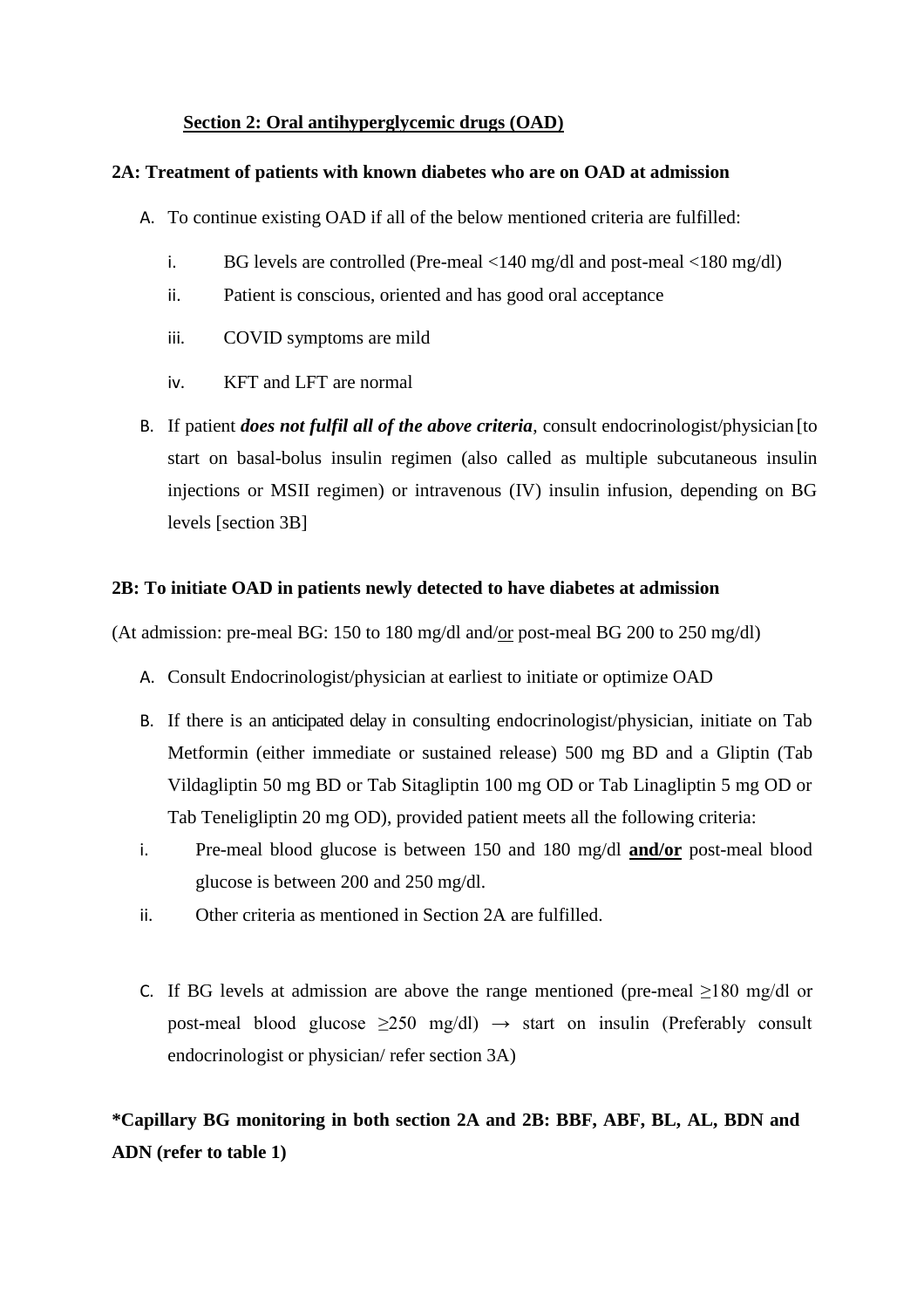#### **Section 3: Basal-bolus insulin regimen**

#### **3A: To initiate insulin for patients newly detected with diabetes**

Indication: At admission: pre-meal BG:  $\geq$ 180 mg/dl or post-meal BG  $\geq$ 250 mg/dl

- A. **Total daily dose (TDD) = 0.4 units/kg/day** (age > 65 yr, nephropathy or liver disease, use 0.2 units/kg/day)
- B. Total daily dose is divided equally into 4 doses (25% each): 3 doses are for bolus insulin (Regular insulin 30 min before breakfast, before lunch and before dinner) and 1 dose for basal insulin (Inj. NPH insulin at bed time/ 2 hours after dinner)

Example: 58 yr old male with body weight of 60 kg presented with pre-meal BG of 184 mg/dl and post-meal BG of 302 mg/dl

Total daily dose =  $0.4$  units/kg/day =  $0.4$  x  $60 = 24$  units per day

Initial insulin regimen to be prescribed for him:

- Inj. Regular insulin 6 units SC 30min before breakfast, 6 units SC 30min before lunch and 6 units SC 30min before dinner
- Inj. NPH insulin 6 units SC at bed time/ 2 hours after dinner

# **3B: If patient is on OAD and blood glucose levels are uncontrolled (Pre-meal BG** ≥**140 mg/dl or post-meal BG** ≥**180 mg/dl)**

- A. If pre-meal BG value is 140 to 180 mg/dl and/or post-meal BG value is 180 to 250  $mg/dl \rightarrow$  consult endocrinologist/physician for OAD optimization
- B. If pre-meal BG value  $\geq 180$  mg/dl and/or post-meal BG value  $\geq 250$  mg/dl despite being on  $OAD \rightarrow$  start basal-bolus insulin regimen using calculation mentioned in section 3A (Kindly note that in this particular scenario, OADs apart from Metformin and Gliptins need to be stopped). Consult endocrinologist/physician for optimization.

Caveat: Bolus insulin (Inj. Regular insulin) may not always be needed for all the three meals and can only be added to individual meals requiring prandial coverage (i.e., for meals with pre-meal to post-meal BG increment of >40 mg/dl on a given day, regular insulin should be added before these meals on the next day). For example, on a given day BG levels increased from 112 mg/dl (BL) to 204 mg/dl (2h AL). Since increment is >40 mg/dl (92 mg/dl), Inj. Regular insulin should added before lunch on the next day.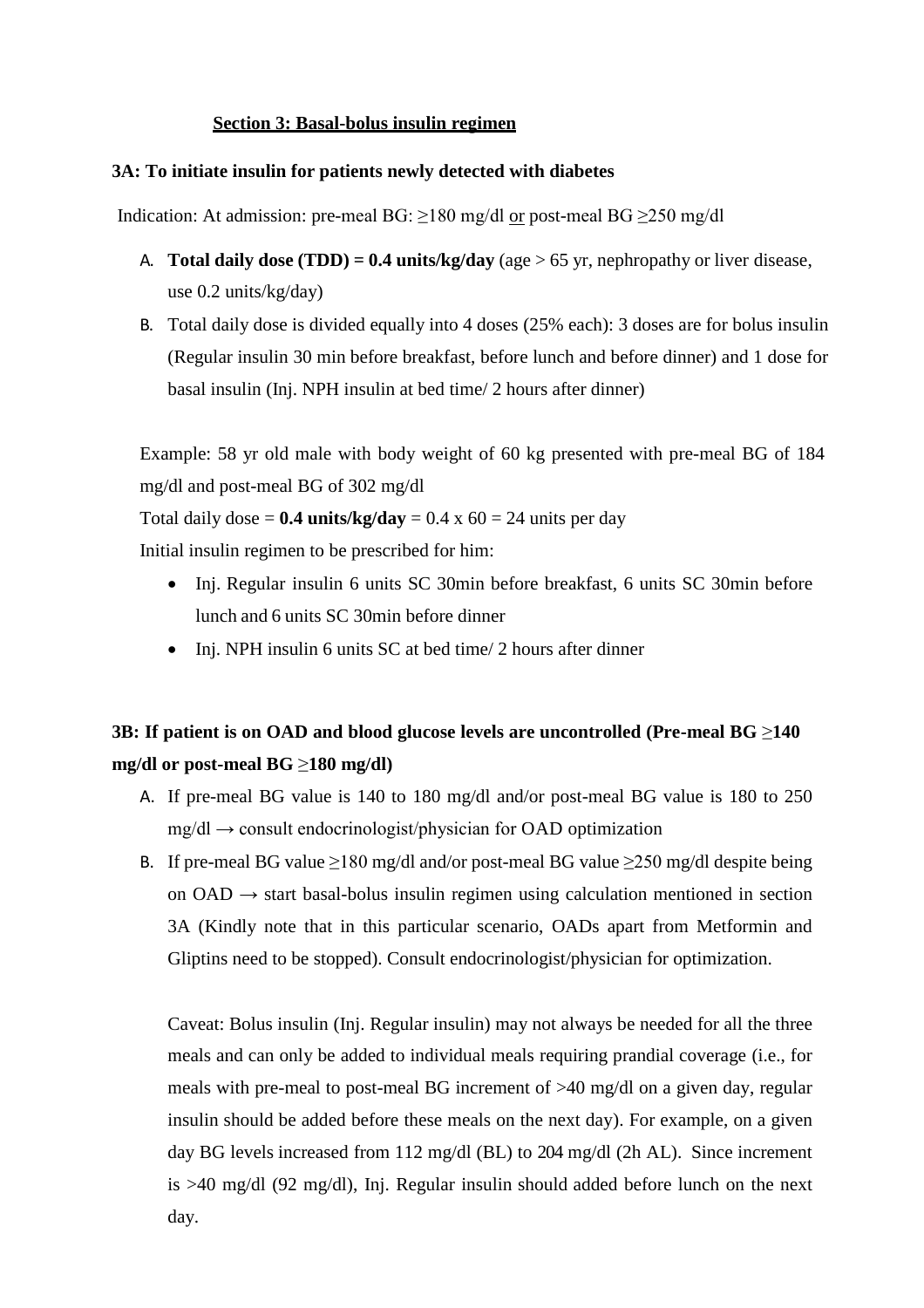C. If FPG is  $\geq$ 140mg/dl and post-meal increment in BG level is normal (<40 mg/dl), then one can just add basal insulin (Inj. NPH insulin bedtime/ 2 hours after dinner)

#### **3C: Patient is already on basal-bolus insulin regimen at admission**

Continue existing regimen. Monitor blood glucose levels and review with BG log to an endocrinologist/ physician.

#### **3D: To switch to basal-bolus insulin regimen from insulin infusion**

- A. Consult endocrinologist/ physician to switch to basal-bolus insulin regimen
- B. If there is an anticipated delay in consulting the endocrinologist/physician, follow the steps mentioned below to switch to basal bolus regimen:
- i. Calculate the total daily dose (TDD) based on insulin infusion requirements for the last 24 hours: **TDD** = 80% of the total daily insulin requirement on IV infusion in the last 24 hours.
- ii. Once you have the TDD, calculate the doses of bolus insulin (Inj. Regular insulin) and basal insulin (Inj. NPH insulin) as described in section 3A (refer step B and example)
- iii. Important pointers:
	- a. Do not switch from insulin infusion to basal bolus regimen until BG levels are controlled on insulin infusion, patient is orally accepting or on RT feeds and is hemodynamically stable
	- b. Insulin infusion has to be overlapped with basal-bolus insulin regimen for 60- 120 minutes before stopping. Do not stop insulin infusion abruptly.

Example: A 54-year-old male patient is on IV insulin infusion and his BG levels are adequately controlled for the last 24 hours. His oral acceptance is good and vitals are stable. At **11 am his BG level is 132 mg/dl and we decide to switch to basal-bolus insulin regimen**. We calculate the dose and plan to start Inj. Regular insulin 6 units SC BBF, 6 units SC BL and 6 units SC BDN and Inj. NPH insulin 6 units SC at bed time/ 2 hours after dinner. **We should not stop insulin infusion at 11 am, rather continue it till lunch. At 12.30 pm we give Inj. Regular insulin 6U SC (as calculated), patient takes lunch at 1:00 pm, insulin infusion is continued as per scale and finally stopped 1 hour later at 1.30 pm (after the overlap).**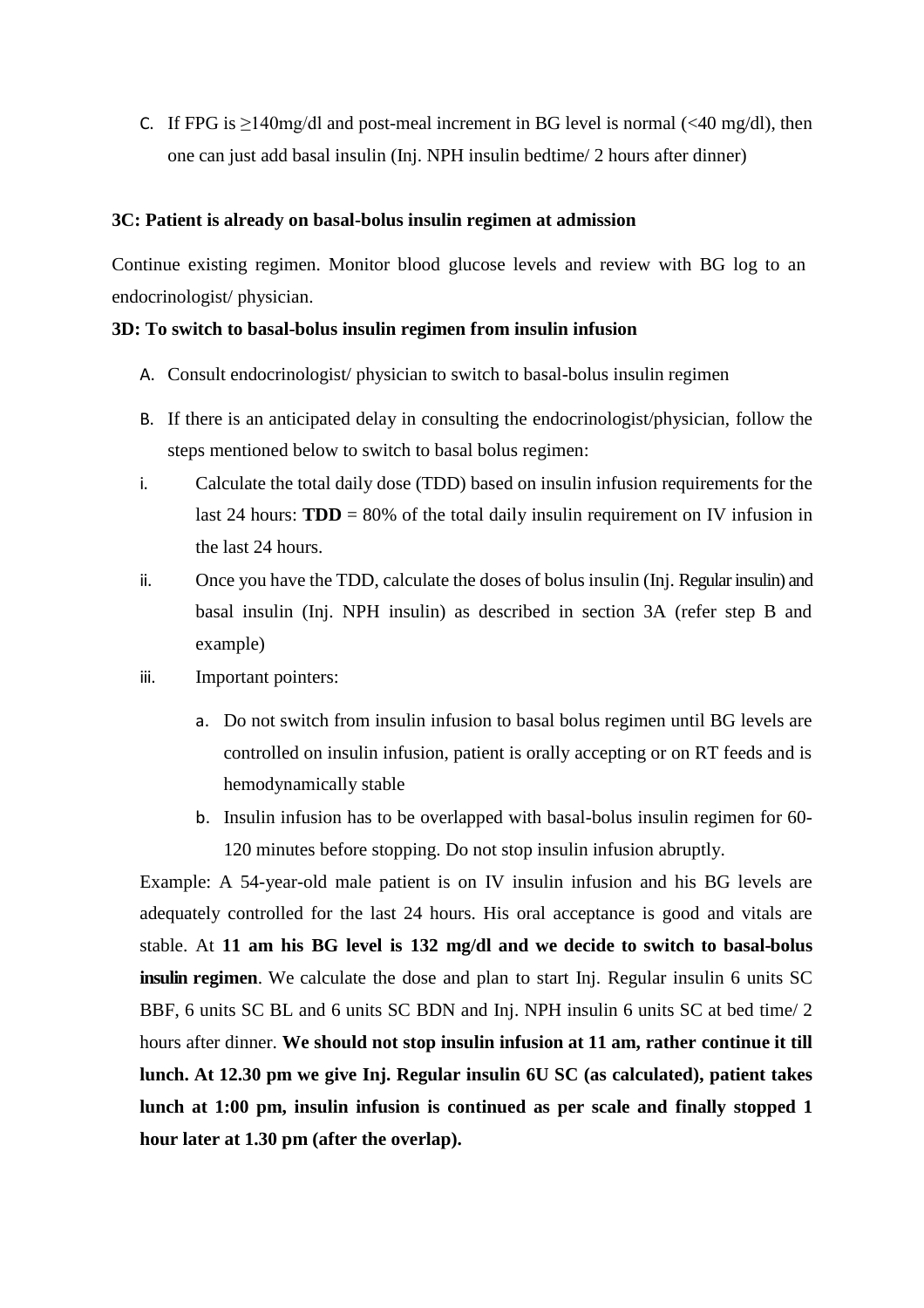#### **3E: Patient is on Ryles Tube (RT) feeds**

A. Like standard meals, RT feeds should be divided into 3 major and 3 minor feeds. Major and minor feeds are defined by calories/quantity of feeds. (Example: major feed: 300ml each and minor feed: 150 ml each)

Timings of major feed: 9 am, 1.30 pm, 7 pm.

Timings of minor feed: 11 am, 4.30 pm, 10 pm.

B. Basal-bolus insulin regimen would be preferred in such patients. Bolus insulin (Inj. Regular insulin) should be given 30 min before each major feed and basal insulin (Inj. NPH insulin) should be given at 10 pm. along with the last minor feed. Capillary blood glucose monitoring should be performed before and 2 h after each major feed.

C. Dose calculation for basal-bolus insulin regimen (section 3A) and indications for insulin infusion (section 4) discussed elsewhere in the document would similarly apply for such patients.

#### **3F. Titration of insulin doses and glycemic targets**

A. The most important point to remember while titrating insulin doses is that we titrate proactively and not reactively, i.e., insulin doses are adjusted based on the previous day's BG log (taking into account action of bolus and basal insulin on the previous day) and not the current BG value.

B. The dose of bolus insulin for each major meal (or major feed) is titrated such that premeal to post-meal BG increment remains around 30 to 50 mg/dl. If postprandial excursion is above this range, one should check whether the insulin injection technique is correct, there is an adequate time gap between the injection of prandial insulin and the meal (30 minutes for regular insulin) and that the quality and quantity of carbohydrate in the meal is appropriate and relatively fixed. If these factors do not contribute to the postprandial excursion or the excursion persists despite addressing these factors, the dose of prandial insulin (regular insulin) should be increased on a subsequent day.

Example: At lunch (or major feed # 2), if at a dose of 6 units (Inj. Regular insulin), premeal to post-meal BG increment was 80 mg/dL (refer to table 1, date: 22/6/2020 and 23/6/2020), the insulin dose can be increased to 8 units (Inj. Regular insulin) from the next day provided the insulin injection technique is correct, the time gap between regular insulin and meal was appropriate and quantity and quality of carbohydrate in lunch was appropriate and consistent.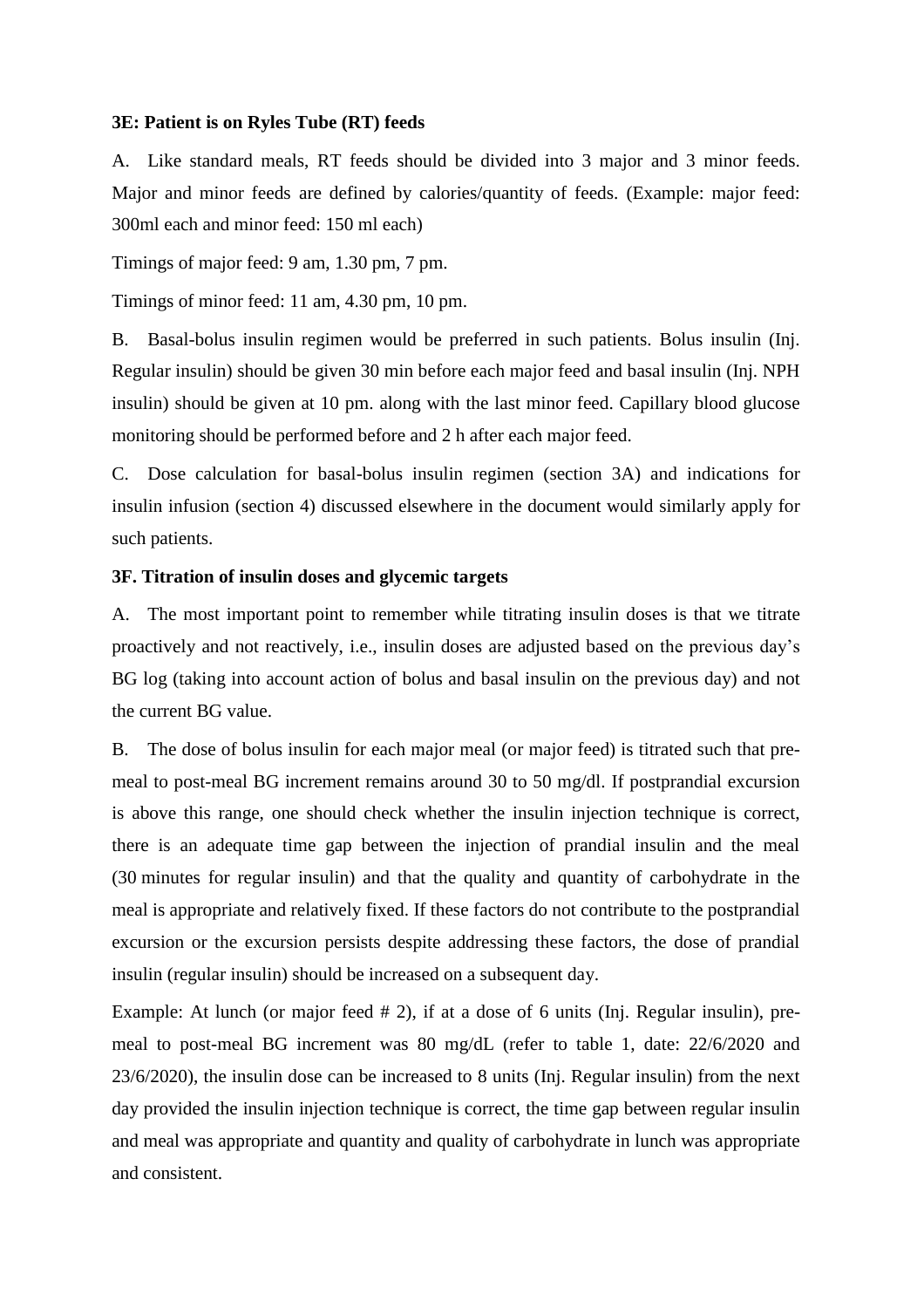C. Basal dose is adjusted based on FPG. If FPG is  $\geq$ 140mg/dl, the basal dose (Inj. NPH insulin) administered at bed time should be increased (usually by 2 units, but may be higher) to target the FPG to <140 mg/dl on the next day. (Refer to table 1, date  $25/6/2020$ and 26/6/2020). Increment in the dose of basal insulin should be done after excluding nocturnal (especially 3 am) hypoglycemia.

D. Titration of insulin doses in patients prescribed glucocorticoids: Glucocorticoids are known to worsen hyperglycemia and may necessitate adjustment in insulin doses. The adjustment will depend upon the type of glucocorticoid used: short acting (hydrocortisone, duration of action: 8-12 hours), intermediate acting (prednisolone, duration of action: 12-36 hours) and long acting (dexamethasone, duration of action: 36 hours) and frequency of its administration. Methylprednisolone and dexamethasone are the commonly used glucocorticoids in patients with COVID-19. If patient receives a long acting glucocorticoid (say 8 mg dexamethasone) as a single daily dose or twice daily methylprednisolone, the hyperglycemic effect is likely to persist throughout the day and so the titration of insulin doses would be same as mentioned above (point A to C) with the exception that higher insulin doses/increments would be required in case of steroids.

If patient is on high-dose intermediate acting steroid (say prednisolone or methylprednisolone 60 mg) administered as a single dose at 9 am, the peak hyperglycemic effect is expected in the afternoon and evening hours (between 12pm to 8pm). Accordingly, the patient would require a higher dose before lunch. Alternatively, Inj. NPH insulin may be useful since pharmacokinetics of NPH closely mimics the effect of steroid (prednisone/methylprednisolone) on blood glucose level; NPH insulin can be administered at before breakfast or at 9 am in such a scenario.

E. Glycemic targets: For most patients on basal-bolus insulin regimen (or for in-patient hyperglycemia management, in general), pre-meal BG level of <140 mg/dl and post-meal BG level of <180 mg/dl can be targeted. In selected individuals, target levels of <120 mg/dl (pre-meal) and <160 mg/dl (post-meal) can be considered, provided these can be achieved without causing undue hypoglycemia.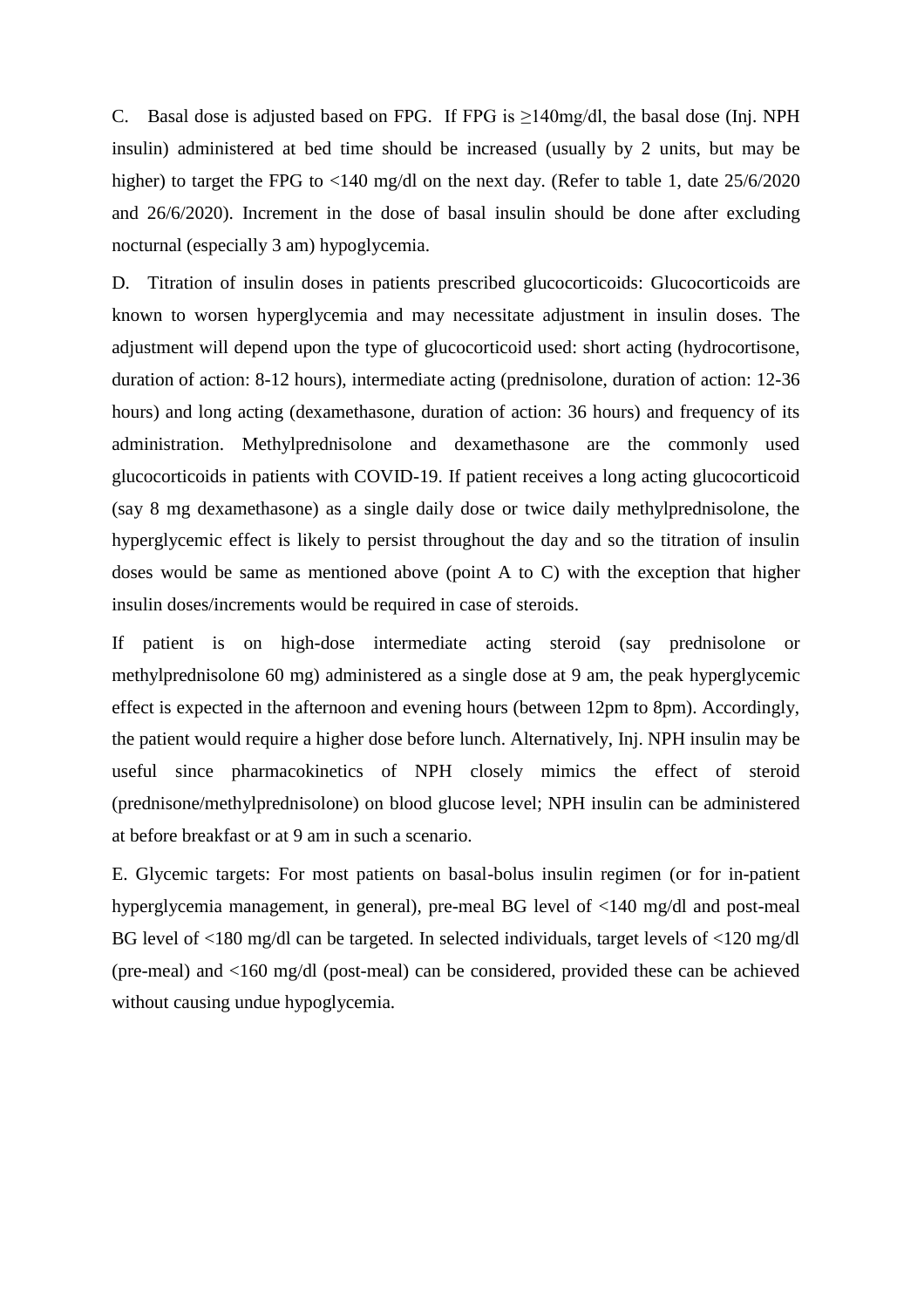**\*Capillary BG monitoring in section 3A to D: BBF, ABF, BL, AL, BDN and ADN (refer to table 1)**

## **Table 1: Capillary BG monitoring chart**

| Date      | <b>BBF</b> | <b>ABF</b> | <b>BL</b> | AL    | <b>BDN</b> | <b>ADN</b> | #3am | Remarks         |
|-----------|------------|------------|-----------|-------|------------|------------|------|-----------------|
| 22/6/2020 | 224        | 256        | 212       | 292   | 198        | 302        | 192  |                 |
|           | (R8)       |            | (R6)      |       | (R8)       | (N14)      |      |                 |
| 23/6/2020 | 172        | 216        | 180       | 211   | $368*$     | 392        | 164  | *Had heavy      |
|           | (R8)       |            | (R8)      |       | (R10)      | (N16)      |      | snack at        |
|           |            |            |           |       |            |            |      | 6 <sub>pm</sub> |
| 24/6/2020 | 142        | 179        | 132       | $60*$ | 154        | 186        | 158  | *Didn't take    |
|           | (R8)       |            | (R8)      |       | (R10)      | (N10)      |      | lunch           |
|           |            |            |           |       |            |            |      | properly        |
| 25/6/2020 | 162        | 149        | 150       | 182   | 138        | 174        | 102  |                 |
|           | (R8)       |            | (R8)      |       | (R10)      | (N 12)     |      |                 |
|           |            |            |           |       |            |            |      |                 |
| 26/6/2020 | 114        |            |           |       |            |            |      |                 |
|           | (R8)       |            |           |       |            |            |      |                 |
|           |            |            |           |       |            |            |      |                 |

(Kindly try to maintain exact similar format of BG charting for every patient)

Abbreviations: BBF: Before breakfast, ABF: After breakfast, BL: Before lunch, AL: After lunch, BDN: Before dinner, ADN: After dinner, R: Regular insulin, N: NPH insulin

# Monitor 3 am blood glucose when fasting blood glucose is persistently out of target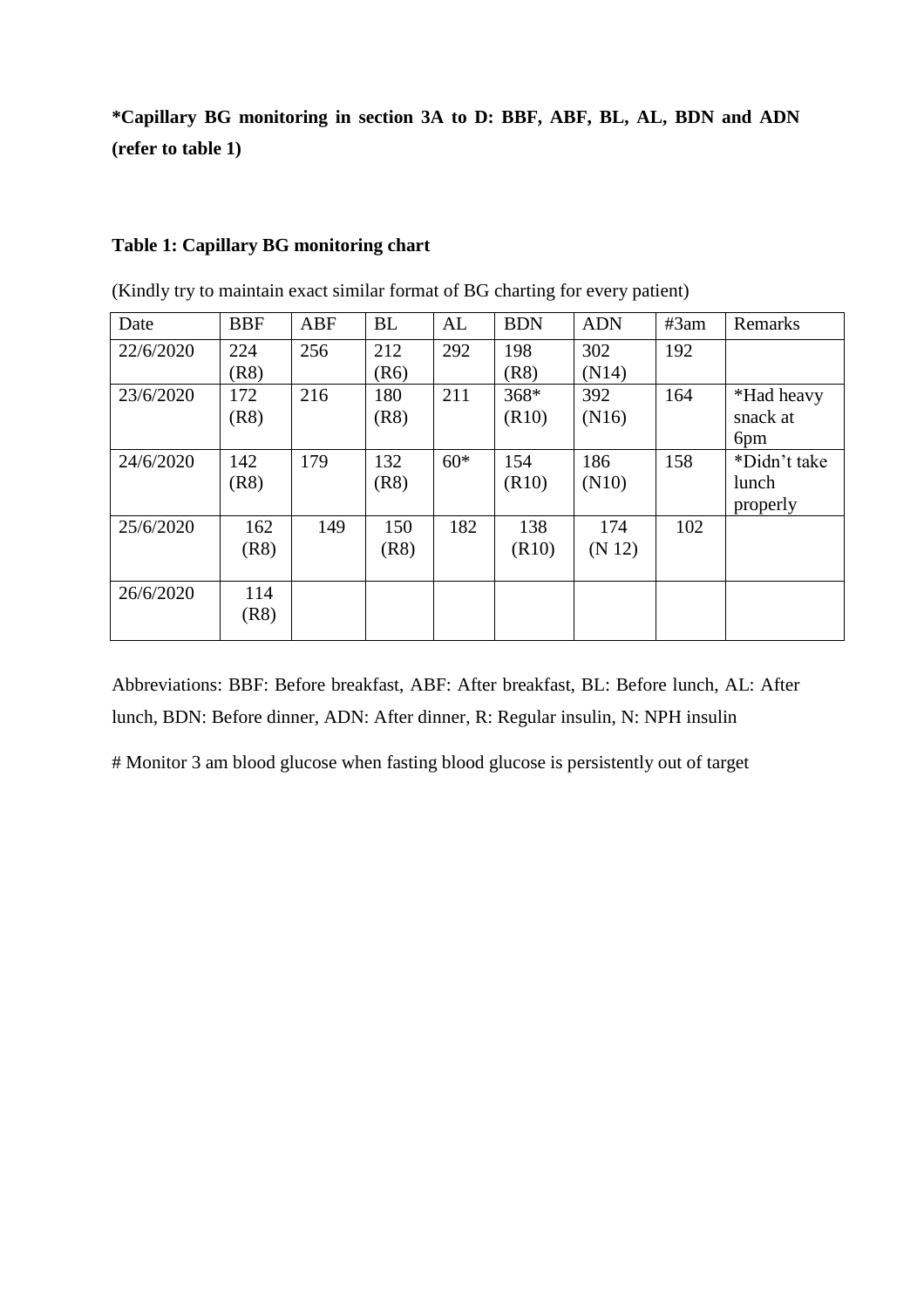#### **Section 4: Intravenous insulin infusion**

#### **A. Indications for the use of intravenous insulin infusion**

Advised when blood glucose is persistently above 180 mg/dl (two or more values) under following situations:

- 1. Patients with nothing by mouth (NPO) status or those having erratic diet pattern (in time and content)
- 2. Diabetic Ketoacidosis (DKA)
- 3. Uncontrolled hyperglycemia despite MSII use
- 4. Severe hyperglycemia at onset (Pre-meal BG level ≥300 mg/dl and post-meal BG level ≥400 mg/dl)- ketone status should be checked before starting infusion
- 5. Critically ill like in sepsis and septic shock

## **B. Initiation of insulin infusion:**

Insulin can be initiated at dose of 0.05-0.1 units/kg body weight/hour.

- **C. Infusion preparation:** 50 units of regular insulin in 50 ml NS (1unit/ml). A full label should be placed on the 50 ml syringe barrel which should not obscure the numerical scale. Priming should be done before starting the infusion by flushing 20 ml of prepared solution through intravenous tubing. Any unused insulin solution should be discarded after 24 hours. If syringe pumps are not available, gravity-assisted pediatric infusion sets could be used for IV insulin delivery.
- **D. Frequency of blood glucose monitoring:** 2 hourly. Can be extended to 4 hourly, where requirement is low, glucose values are stable and in target.
- **E. Glycemic targets**: To achieve and maintain blood glucose of 140 to 180 mg/dl for most individuals. BG target can be tightened to 110-180 mg/dl in a scenario where this target can be achieved without causing significant hypoglycemia and relaxed to 200-220 mg/dl where even a target of 140-180 mg/dl is unsafe and associated with increased risk of hypoglycemia**.**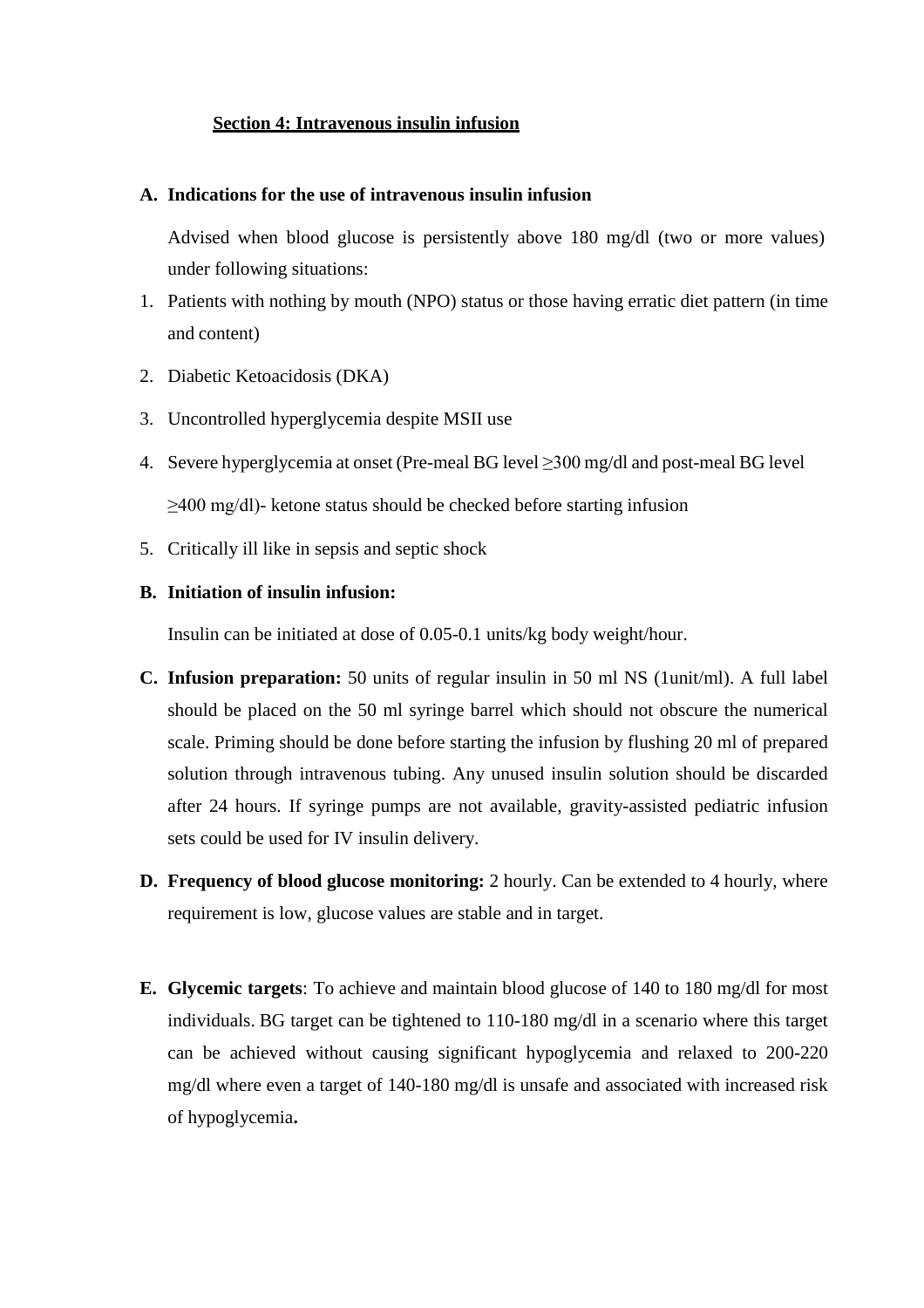**F. Further titration of insulin infusion rate:** Further titration of insulin infusion rates should be done based upon ambient blood glucose level, target blood glucose level and magnitude of blood glucose change in the previous hour. Other factors that should be accounted for are timing and content of meals, insulin sensitivity, and previous day's glycemic response.

A simple and popular formula: Infusion rate (units/hr) = BG level  $(mg/dl)/100$  is good to calculate initial infusion rate. However, it should not be relied upon for titration because it does not account rate of BG change in the preceding hours.

#### **Examples**:

- 1. At an ongoing rate of 3 units/hr, BG decreased from 280 mg/dl 2-hour before to a current level of 250 mg/dl (drop of 15 mg/dl/hour). We expect the level to be 220 mg/dl (above target) after 2 hours at the current rate. So, the infusion rate should be increased.
- 2. At an ongoing rate of 1.8 units/hr, BG decreased from 185 mg/dl 2-hour before to a current level of 170 mg/dl (drop of 7.5 mg/dl/hour) and we expect the level to be 155 mg/dl (in target) after 2 hours at the current rate. So, we can continue the same infusion rate.
- 3. At an ongoing rate of 1.2 units/hr, blood glucose decreased from 144 mg/dl 2-hour before to a current level of 100 mg/dl (drop of 22 mg/dl/hour), and we expect the level to be 56 mg/dl after 2 hours at the current rate. So, the infusion rate should be decreased (say by 50% to 0.6 units/hr).
- 4. At an ongoing rate of 1.2 units/hr, BG decreased in the middle of night from 108 mg/dl 2-hour before to a current level of 60 mg/dl. In such a scenario, infusion should be discontinued, correction should be provided (50 ml of 50% dextrose in a sedated/unconscious patient, and 15-20 grams of oral glucose solution in a conscious patient) and blood glucose checked every 15-20 minutes till 2 or more values are >100 mg/dl, when the infusion can be restarted at 0.6 units/hr with close monitoring every 30-60 minutes for next 2 hours.
- **G. Target rate of BG change:** Initially, it should be between 50-100 mg/dl/hour (50-75 mg/dl/hour may also be appropriate), target BG levels are reached and steady state is maintained. If the rate of blood glucose change is  $\leq 50$  mg/dl or  $>100$  mg/dl, consider increasing and decreasing the infusion rates, respectively.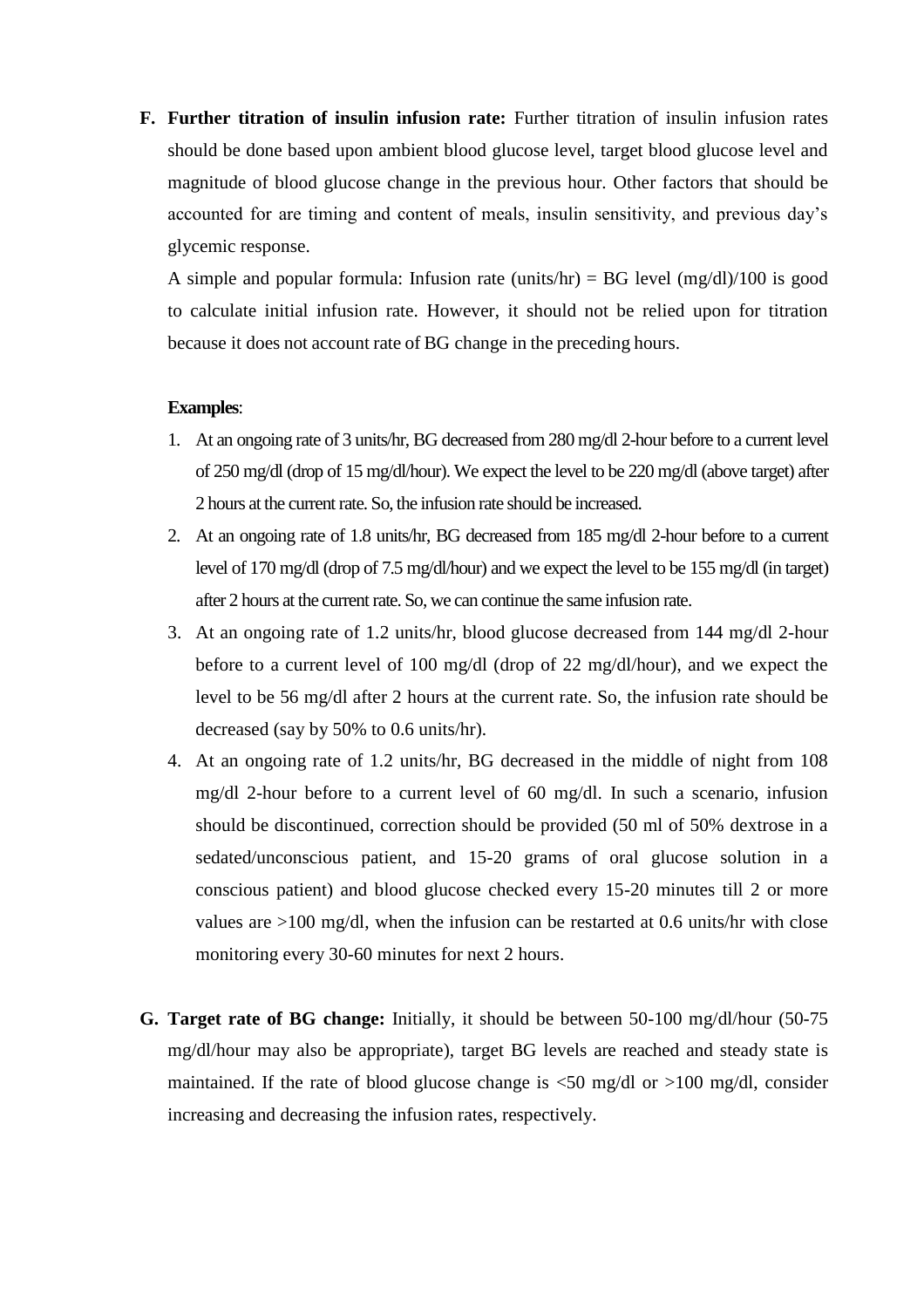**H. Coverage for meals**: For prandial coverage, increase the infusion rate by 2-4 units/hour over and above the basal rate just before taking the major meal and continue the increased rate for next 2 hours. It is important to remember that IV insulin infusion has two components: a) basal coverage provided by the maintenance rate of IV insulin, and b) prandial coverage provided by an increment in the maintenance rate for 2 hours around a meal.

Example: A 54-year-old male patient is on IV insulin for hyperglycemia management. He has good oral acceptance and is planning to take lunch at 1 pm. At 1 pm, his BG level is 202 mg/dl and according to scale, infusion rate is 2 U/hr, but we increase the infusion rate to 5 U/hr  $(2+3 \text{ U/hr})$  from 1pm to 3pm to provide prandial coverage. From 3pm onwards, the basal infusion rate (or maintainence rate) is continued till the time of next meal. Increment in rate for meal coverage is subjected to change on the next day based on pre-meal to post-meal change in BG level on the previous day.

**I. Monitoring of serum potassium:** Intravenous insulin is associated with potassium shifts inside the cell. Therefore, serum potassium should be monitored every 6 hours in patients with NPO status and every 12 hours in those who are accepting orally.

#### **General Comments**

- 1. The discontinuation of insulin infusion (where necessary) should be for a minimum period of time to ensure better glycemic control. For example, if insulin infusion is discontinued for the patient's bath, it should be restarted as soon as patient comes back with total interruption time of less than 10 to 15 minutes.
- 2. The timings and doses of insulin described in this document are with regard to use of Inj. Regular insulin as a bolus (or prandial) insulin and Inj. NPH insulin as a basal insulin. However, in a scenario where insulin analogs are used (rapid-acting analogs such as insulin aspart, insulin lispro, and insulin glulisine, and long-acting basal analogs such as insulin glargine, and insulin degludec) these specifications would change accordingly. For instance, a) the onset of action is faster with rapid-acting insulin analogs and a gap of 5-15 minutes before the meal is adequate, b) long acting basal insulin analogs have a prolonged duration of action lasting 24 hours or more, and can be administered at any relatively fixed time of the day, c) when using insulin analogs for basal-bolus insulin regimen, basal insulin constitutes 50% of TDD, while bolus insulin account for the rest 50% (further divided into three equal portions for each meal)
- 3. Gliptins: Sitagliptin, Teneligliptin, Vildagliptin, Linagliptin
- 4. Abbreviations: ADN: After dinner; BBF: Before breakfast, BDN: Before dinner, BL: Before lunch, BG: Blood glucose; CBG: Capillary blood glucose; COVID-19: Coronavirus disease 2019; DKA: Diabetic ketoacidosis; FPG: Fasting plasma glucose;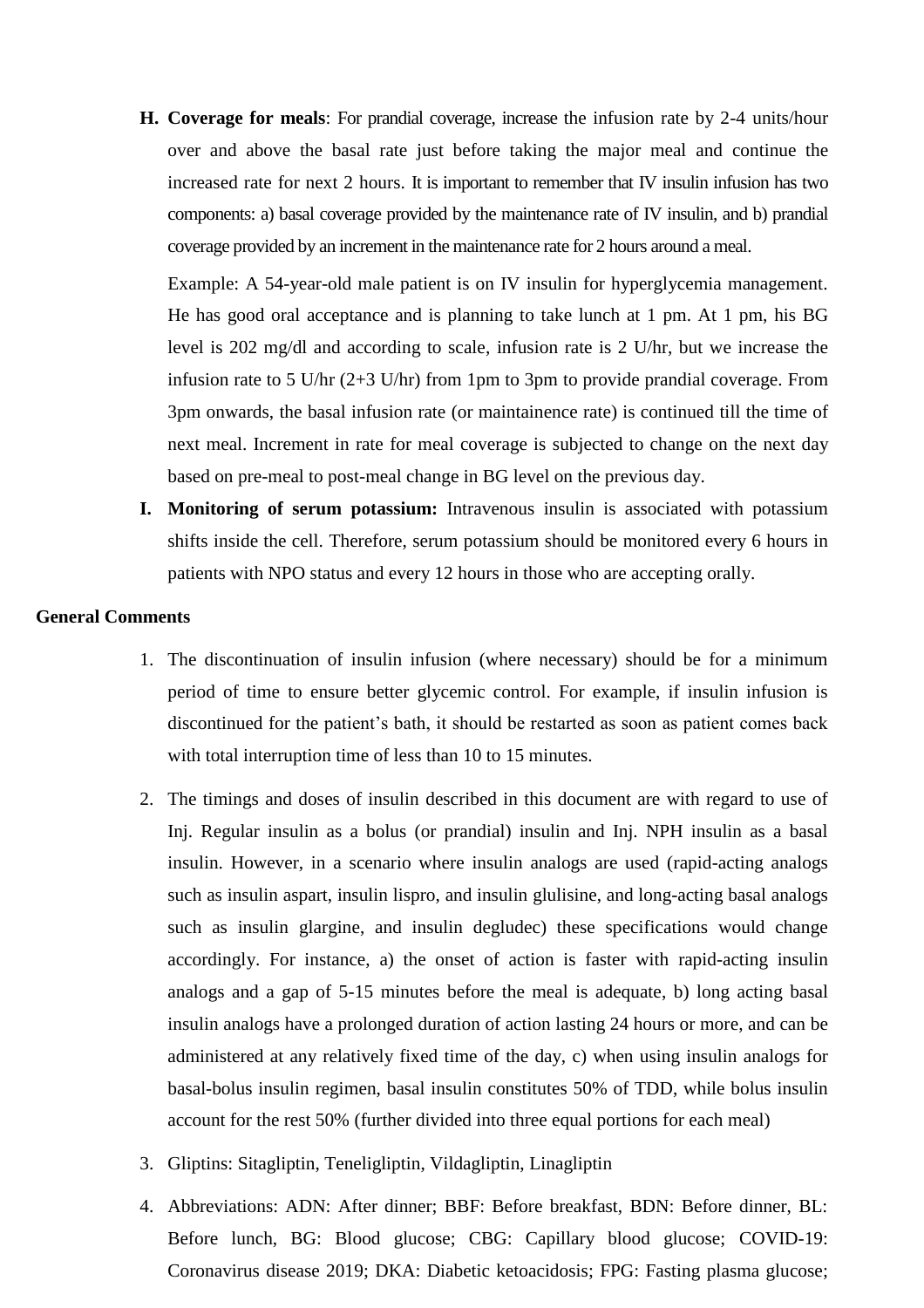HbA1c: Hemoglobin A1c; IV: Intravenous; MSII: Multiple subcutaneous insulin injections; N: NPH insulin; NPH: Neutral Protamine Hagedorn; NPO: Nothing by mouth; NS: Normal saline; OAD: Oral antihyperglycemic drug; R: Regular insulin; RT: Ryles tube; TDD: Total daily dose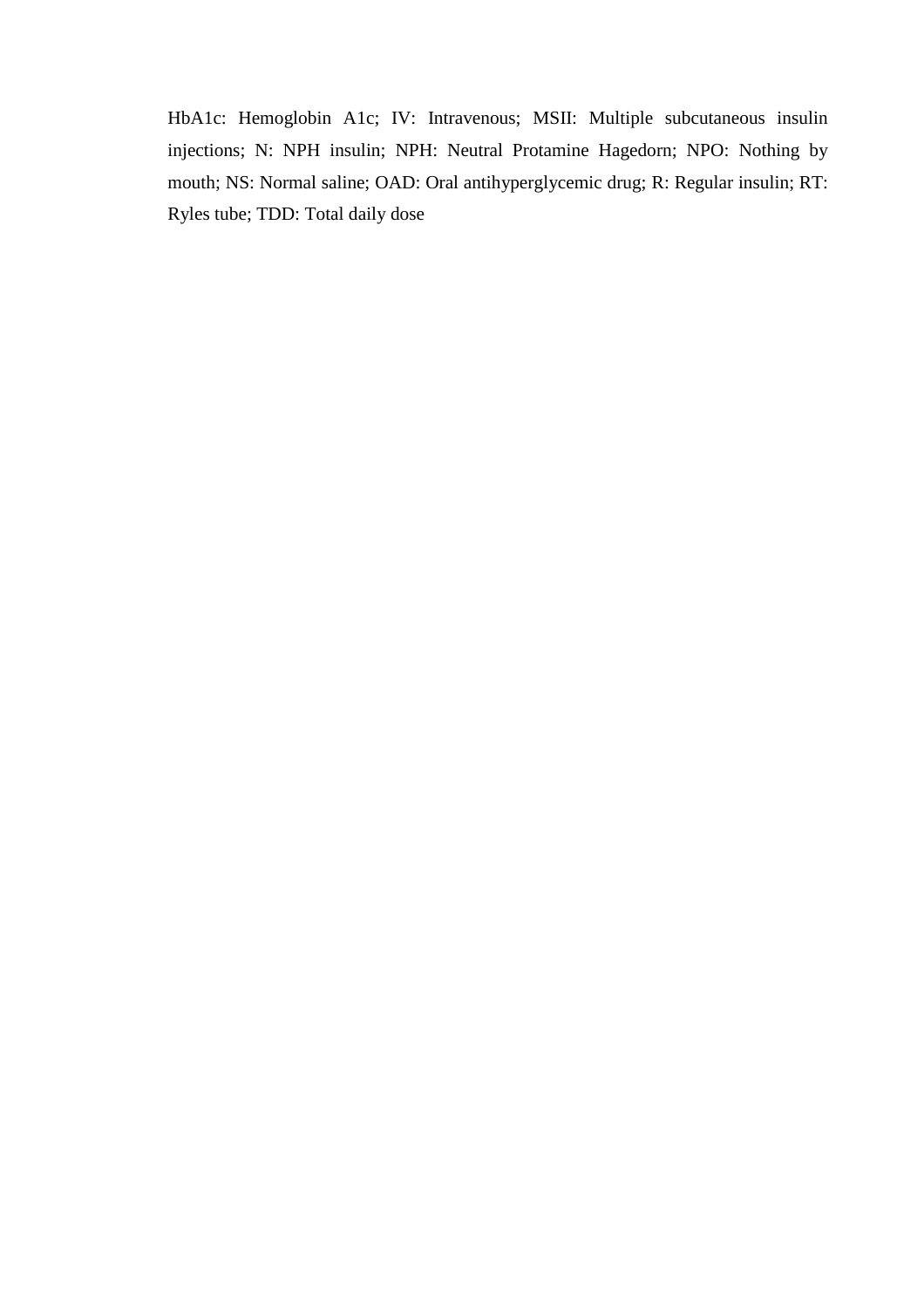# **Section 5: Clinical Guidance on Anti-hyperglycemic Treatment Initiation and Titration in Patients with COVID-19 and Diabetes**

| <b>Scenario</b>                          | <b>BG</b> level                                                                     | Action*                                                                           |  |  |
|------------------------------------------|-------------------------------------------------------------------------------------|-----------------------------------------------------------------------------------|--|--|
| 1. Detected to have<br>hyperglycemia at  | Pre-meal <140 mg/dL and post-meal<br>$<$ 180 mg/dL                                  | Healthy diet. No further monitoring                                               |  |  |
| admission or on<br>starting steroids     | Pre-meal $\geq$ 140 mg/dL and/or post- meal<br>$\geq$ 180 mg/dL                     | Monitor BG levels and diabetic diet                                               |  |  |
|                                          | Pre-meal between 150 and 180 mg/dl<br>and/or post-meal between 200 and 250<br>mg/dl | Start Tab Metformin 500 mg twice<br>daily and a Gliptin <sup><math>@</math></sup> |  |  |
|                                          | Pre-meal: ≥180 mg/dl and/or post- meal<br>$\geq$ 250 mg/dl                          | Start on basal-bolus insulin                                                      |  |  |
|                                          | Pre-meal: ≥300 mg/dl and/or post-<br>meal: $\geq$ 400 mg/dl                         | Start on IV insulin infusion                                                      |  |  |
|                                          | <b>DKA</b>                                                                          | Start on IV insulin infusion (DKA<br>protocol)                                    |  |  |
| 2. Patient on OAD at<br>admission/during | Pre-meal <140 mg/dL and post-meal<br>$<$ 180 mg/dL                                  | Continue existing $OAD^{\omega}$                                                  |  |  |
| follow-up                                | Pre-meal: $\geq$ 140 mg/dl and/or post-<br>meal: $\geq$ 180 mg/dl                   | <b>Uptitrate OAD</b>                                                              |  |  |
|                                          | Pre-meal: ≥180 mg/dl and/or post-<br>meal: $\geq$ 250 mg/dl                         | Start on basal-bolus insulin                                                      |  |  |
|                                          | Just FPG is $\geq$ 140mg/dl                                                         | Add basal insulin at bed time                                                     |  |  |
|                                          | Pre-meal: ≥300 mg/dl and/or post-<br>meal: $\geq 400$ mg/dl                         | Start on IV insulin infusion                                                      |  |  |
|                                          | <b>DKA</b>                                                                          | Start on IV insulin infusion<br>(DKA protocol)                                    |  |  |
| 3. On basal-bolus<br>regimen at          | Pre-meal <140 mg/dL and post-meal<br>$<$ 180 mg/dL                                  | Continue basal-bolus regimen\$                                                    |  |  |
| admission/during<br>follow-up            | Pre-meal: ≥140 mg/dl and/or post-<br>meal: $\geq$ 180 mg/dl                         | Optimise insulin doses                                                            |  |  |
|                                          | Pre-meal: $\geq$ 300 mg/dl and/or post-<br>meal: $\geq 400$ mg/dl                   | Start on IV insulin infusion                                                      |  |  |
|                                          | <b>DKA</b>                                                                          | Start on IV insulin infusion<br>(DKA protocol)                                    |  |  |
| 4. Patient is NPO                        | BG level (2 hrly): If $\geq$ 2 values<br>$\geq$ 180 mg/dl                           | Start IV insulin infusion                                                         |  |  |

\*Refer to the main document for details of starting/ titrating various regimens.

@ OAD to be initiated/continued only in stable, orally accepting mild COVID-19 cases without any contraindications for their use. Gliptin could be Vildagliptin 50 mg BD, Sitagliptin 100 mg OD, Linagliptin 5 mg OD or Teneligliptin 20 mg OD.

\$Continue existing basal-bolus regimen if there are no episodes of hypoglycemia.

Abbreviations: BG: Blood glucose; DKA: Diabetic ketoacidosis; IV: Intravenous; NPO: Nothing by mouth; OAD: Oral antihyperglycemic drug